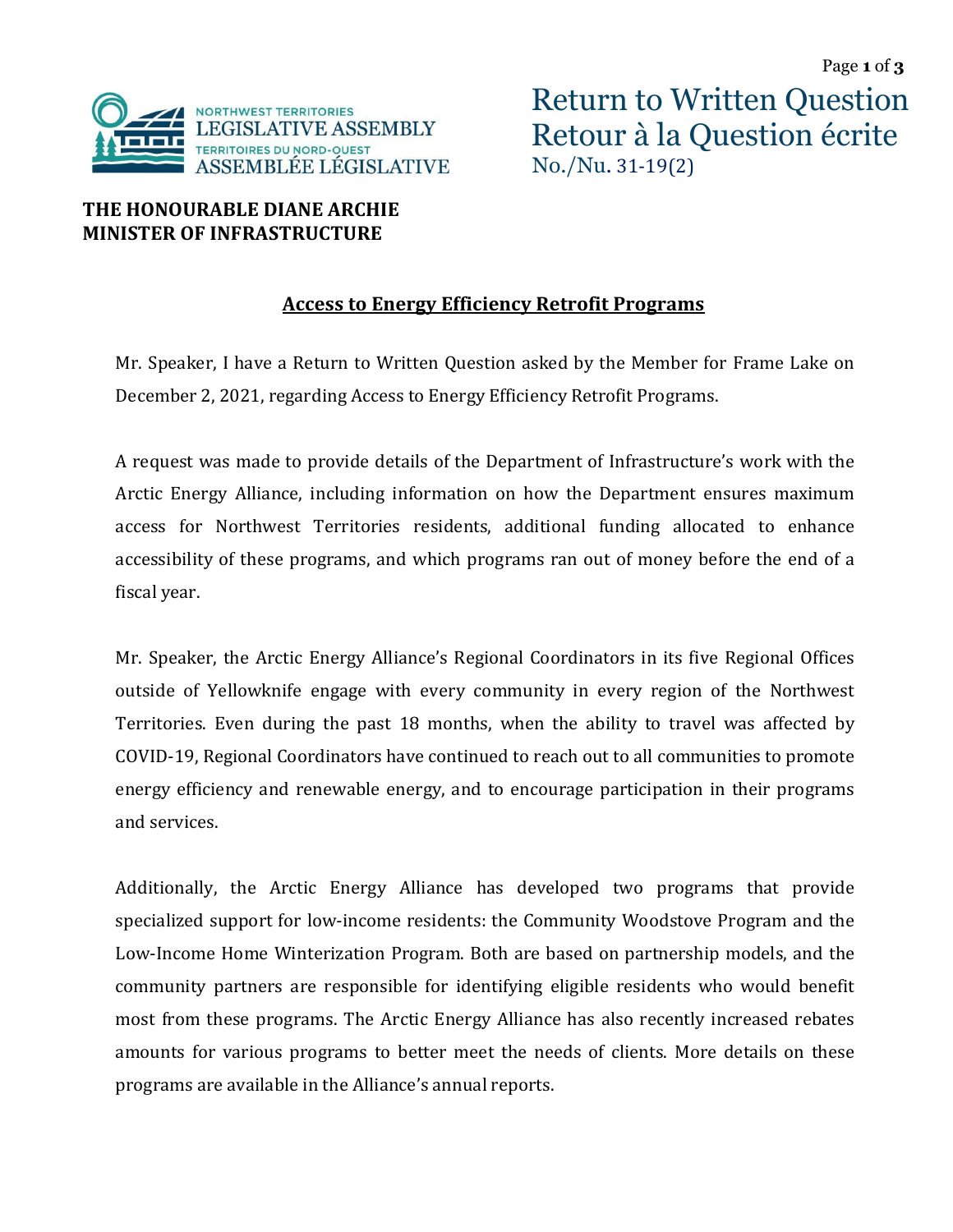

Return to Written Question Retour à la Question écrite No./Nu. 31-19(2)

Mr. Speaker, regarding the questions about additional funding allocated to enhance accessibility of these programs for residents, the Government of the Northwest Territories and Arctic Energy Alliance conduct a review of the Alliance's budget every fiscal year in the third quarter and reallocate budgets from undersubscribed programs to programs with more uptake than expected.

This process allows the flexibility needed to meet unanticipated demand without the government having to appropriate new funds each year and avoids having to repay contribution funding for undersubscribed programs. The downside is that clients end up on waitlists until this process is completed, which historically happens at different times of the year due to variable public uptake.

Mr. Speaker, the core ongoing budget that the Government of the Northwest Territories provided to the Arctic Energy Alliance is \$2.74 million dollars. In 2021 - 2022, the Government of the Northwest Territories provided an additional \$2.744 million dollars in supplemental funding under the federal Low Carbon Economy Leadership Fund starting April 1, 2021, as well as an additional \$1.09 million dollars in Low Carbon Economy funding through a supplementary appropriation last summer carrying forward unspent federal funding from the previous fiscal year.

Most recently, \$100,000 dollars in federal Low Carbon Economy funding was reallocated from the Community Energy Plan Implementation budget to the Energy Efficiency Inventive Program to better manage the program to fiscal year end. The total budget for the Arctic Energy Alliance this year is \$6.6 million dollars, which is the largest budget to date.

Mr. Speaker, there have been no Arctic Energy Alliance programs that have run out of money before the end of the fiscal year in the last five years.